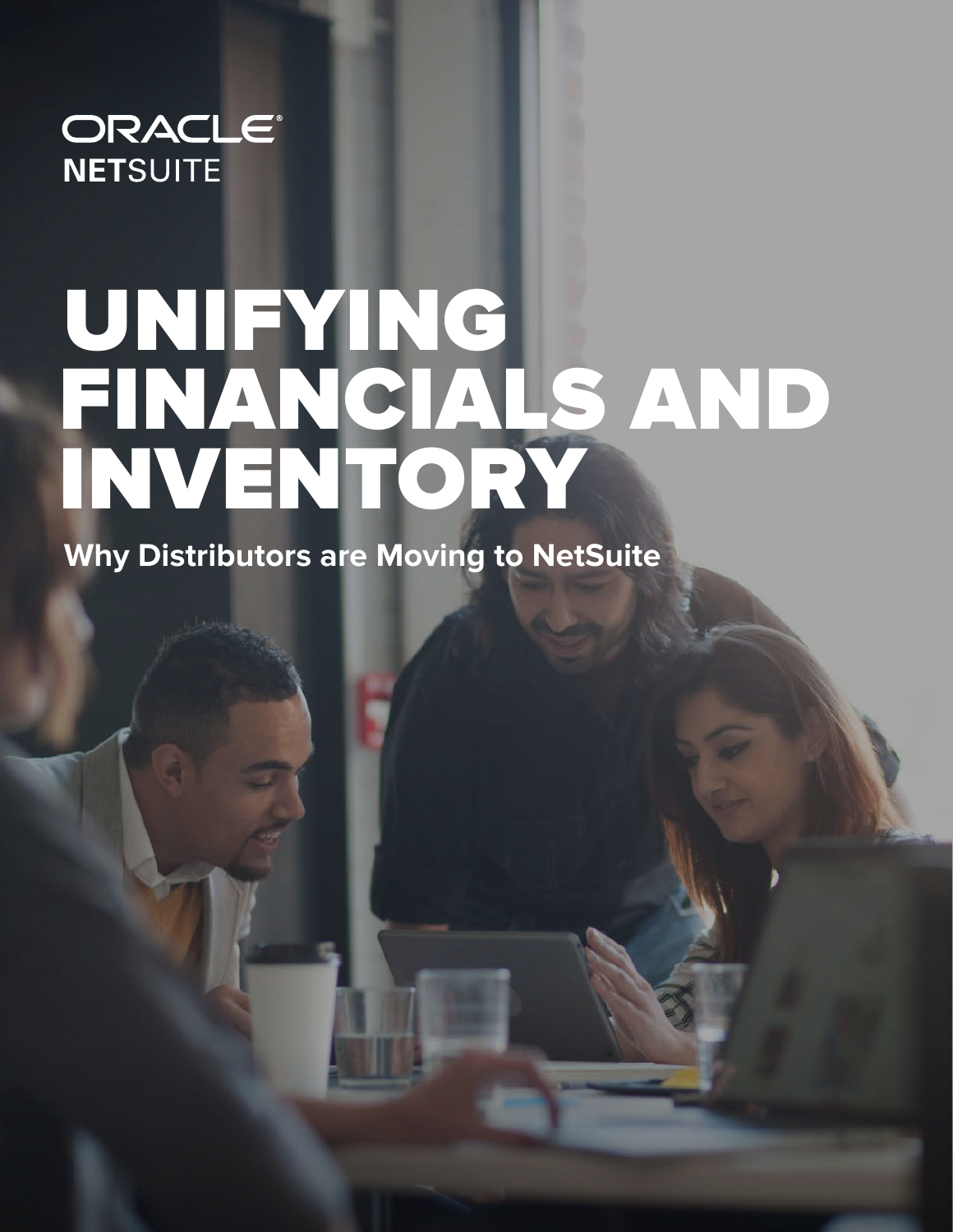

### QUICKBOOKS CAN SERVE AS A STARTER FINANCIAL MANAGEMENT SYSTEM, WITH LIMITS

We have all heard the phrase "cash is king." It is the mantra most distributors, and most companies for that matter, live by. It is also why purchasing an application to manage money is usually the first business software investment distributors make.

As a starter system, QuickBooks is a logical and economical choice. At a high level, QuickBooks provides the basic functionality any business needs in a financial management system: enabling the management of a company's chart of accounts, along with a systematic method of managing its relationships with vendors and customers through accounts payable and accounts receivable respectively. Providing this core functionality at a reasonable price point has made QuickBooks the system norm throughout the distribution industry.

However, as innovation evolves faster than ever, heightened customer expectations and increased competition mean distributors can no longer rely on the business models or business management systems of the past. The reality is that times have changed. The internet has provided a platform upon which to build entirely new business models. Inefficiencies and wasted time on routine tasks, such as the monthly close, are no longer accepted. Business decisions are now driven by key performance data, not historical practices or best guesses. Real-time

"NetSuite is everything we need in one system—ERP, inventory management, warehousing, CRM and ecommerce. NetSuite's reliability and ondemand access to a single system of truth has been amazing for our company"

**BECKER SAFETY AND SUPPLY**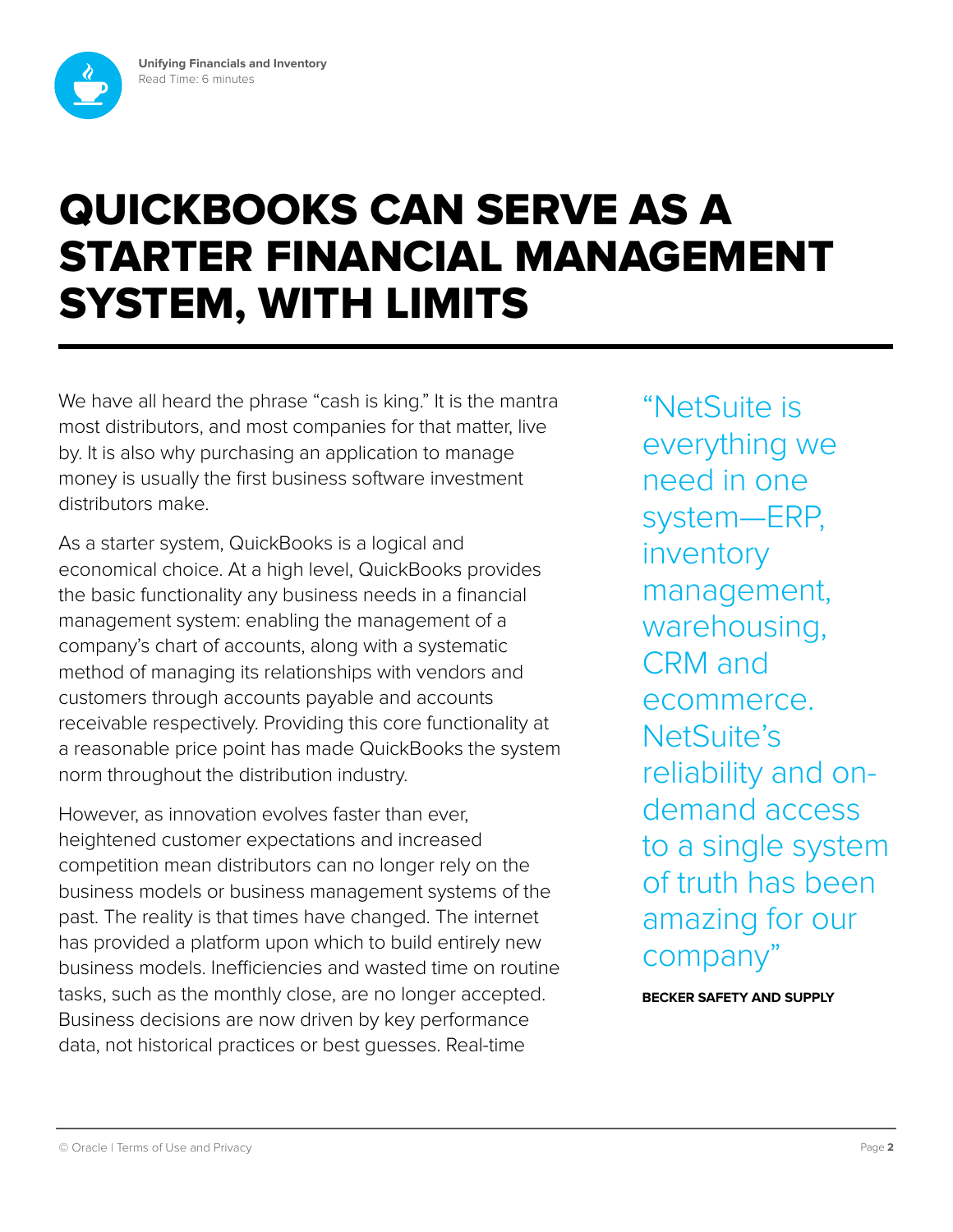visibility and insight can now be the difference between thriving and barely surviving.

Though most recognize these changes and the need to innovate to keep pace, distribution companies are reluctant to connect their business systems to that vital innovation. Some are daunted by the task of overhauling existing systems. Others are convinced they will not be able to find a solution that can meet their needs in an affordable way, choosing to instead make do. Those decisions can turn out even more costly in the long run.

Here are four signs that QuickBooks might be failing your distribution business:

- It's too hard to find out w hat's happening across your organization in real-time.
- Limited visibility into key metrics.
- Limited functionality won't keep pace with modern requirements.
- Inability to scale as you expand to multiple locations.

Business decisions are now driven by key performance data, not historical practices or best guesses.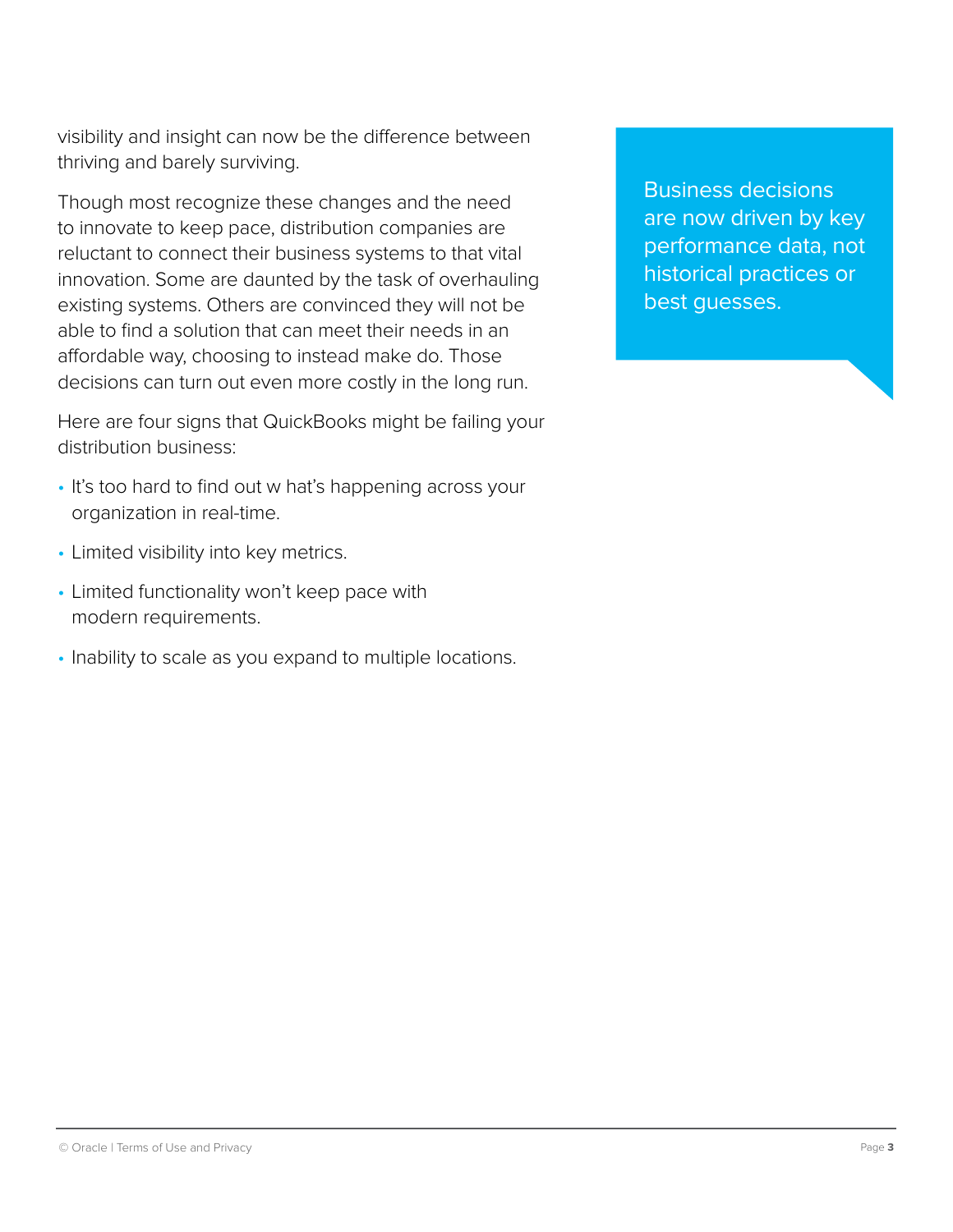#### AN INVENTORY MANAGEMENT ADD-ON OR A TEMPORARY BAND-AID?

For distributors in start-up mode or for those who, despite their growth or maturation, choose to make do with QuickBooks, the next technology investment after financials is most often inventory management.

An Intuit Gold Level partner boasting thousands of customers, Fishbowl is an inventory management add-on solution for QuickBooks users. Claiming to provide advanced inventory capabilities through a seamless integration to the QuickBooks system, Fishbowl has become common in the distribution industry. However, Fishbowl users quickly realize that an add-on inventory management solution does not make an ERP system.

Here are four signs Fishbowl might be limiting your business:

- Frequent and time-consuming IT support required for system updates and QuickBooks integration.
- Reporting is limited and not in real-time.
- Inability to customize the system to your business model.
- No supply chain forecasting or budgeting capabilities.

If your company is struggling with these challenges as a result of its QuickBooks and Fishbowl systems, it may be time to consider an integrated business management suite.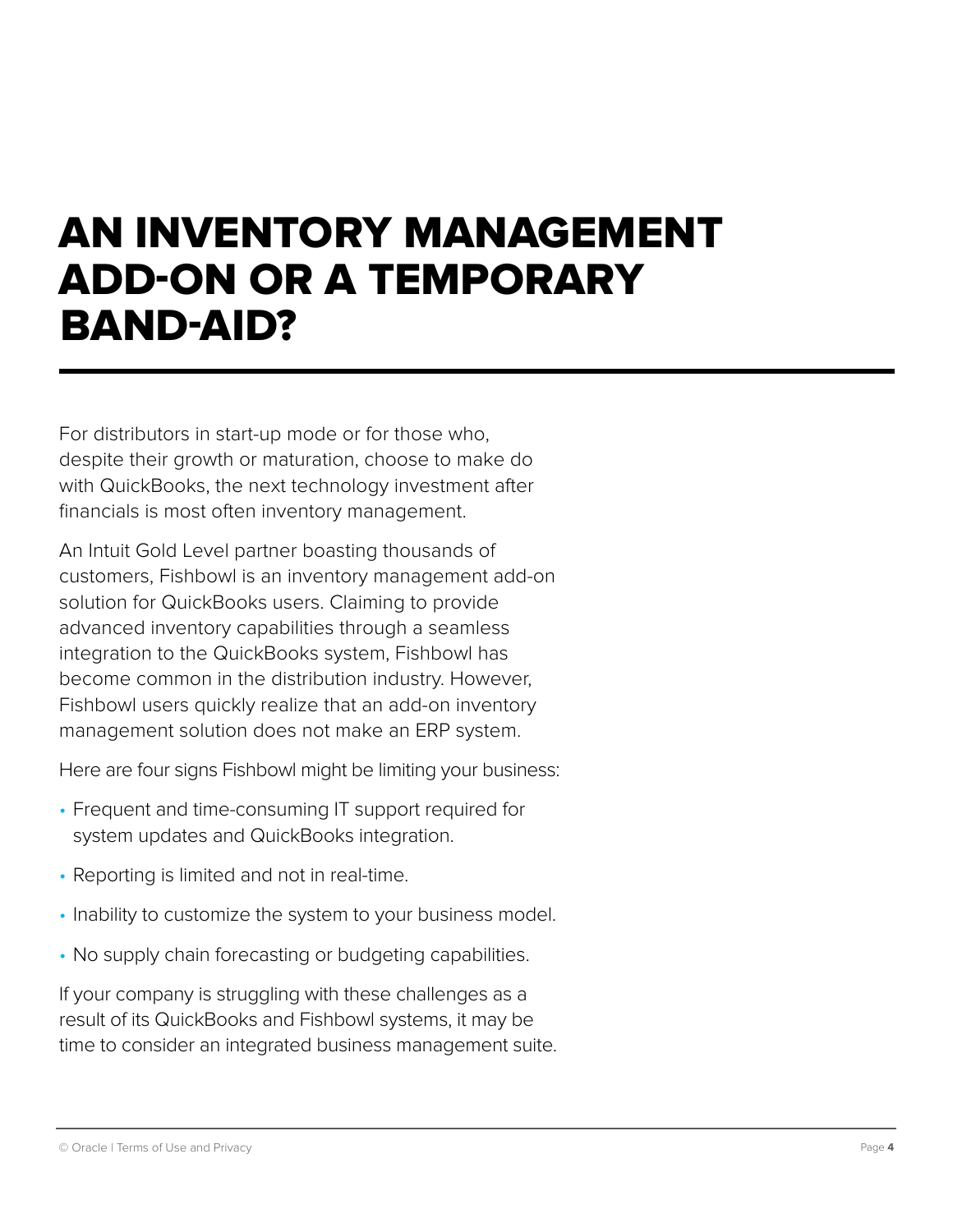## NETSUITE: A SUITE APPROACH

NetSuite believes in the power of a unified suite of applications that spans the whole of the business, linking key business processes together on the same platform. A suite approach allows the whole company to view operations as a single version of the truth. Furthermore, predefined roles and dashboards that are oriented around a user's day-to-day tasks allow for the most efficient consumption of information throughout the entire organization.

For distributors, having inventory and financial data on the same platform provides a competitive edge with the ability to plan effectively, execute predictably with customers and minimize labor costs and errors associated with manual reconciliation.

#### THE BENEFITS OF A CLOUD SOLUTION

In addition to our suite approach, NetSuite is a true cloud platform. It is important for distributors to understand that a cloud-based vendor doesn't just offer software, but also a service. This means that NetSuite takes responsibility for not only the software it supplies, but the underlying technical infrastructure needed to access the solution. That A suite approach allows the whole company to view operations as a single version of the truth.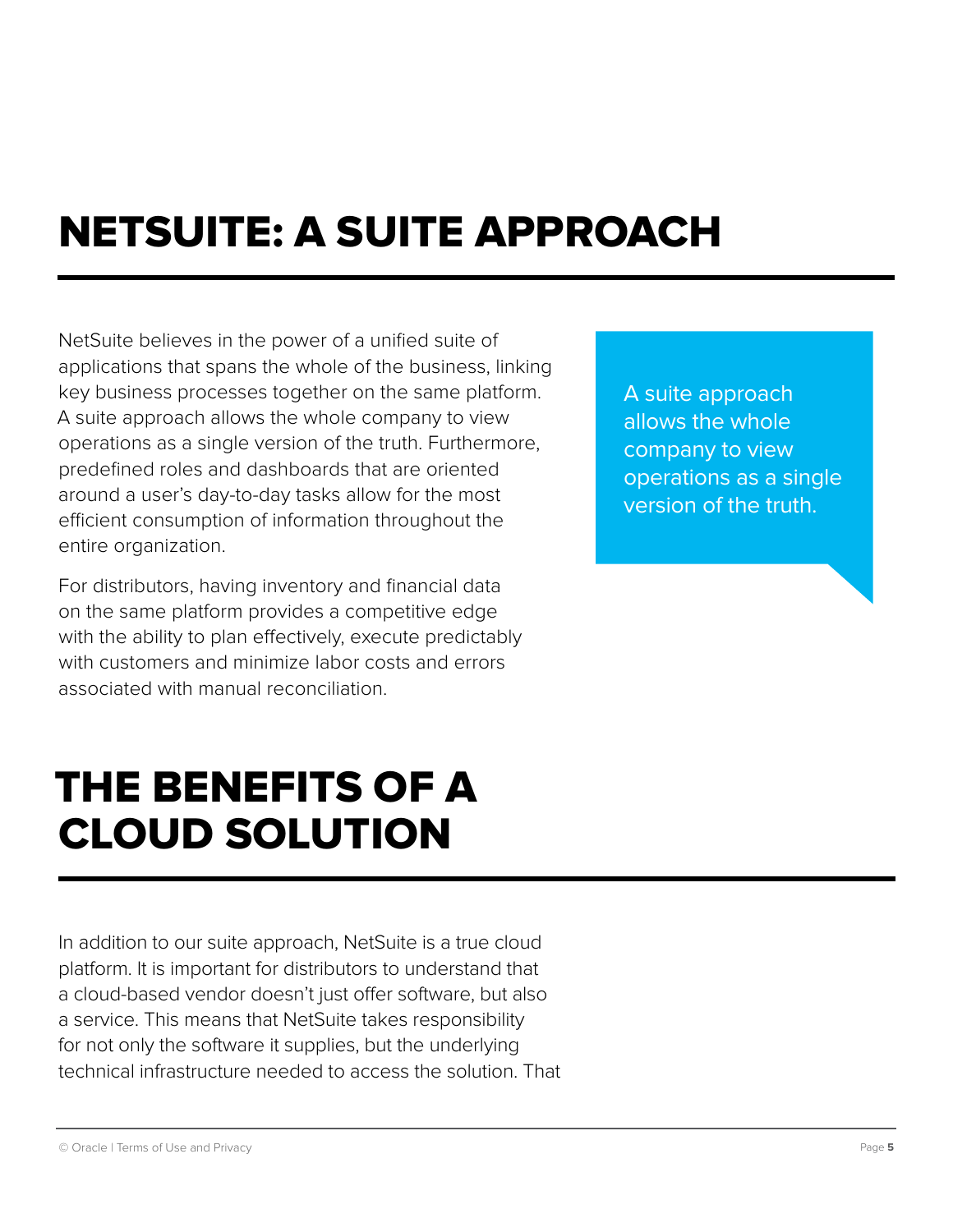includes the server hardware and database maintenance and administration, document storage, technical upgrades, and the ongoing enhancements customers need. That is an entirely different way of providing a system than what has been traditionally offered where, for all practical purposes, it is the customer's responsibility to upkeep their systems on an infrastructure they must initially purchase, but also maintain.

A vendor offering Software-as-a-Service is on the hook for all aspects of that service, which in turn means the vendor must continuously earn the trust of its buyers, backed by meaningful service level agreements. It doesn't serve a modern cloud provider's interests to do anything other than assure customer success. That is a win-win in anyone's book, but again, fundamentally different than the old way of acquiring and using software.

A well-implemented cloud-based system means that financial activities appear as soon as they are triggered. That, coupled with 'anywhere-anytime' access means that decision makers can quickly act upon both adverse and favorable performance indicators. In that sense, decisionmaking becomes an activity where those tasked with executing on the company's goals and strategy are able to do so with information that is akin to looking through the front windshield of a car, rather than constantly worrying about what is in the rearview mirror.

The combination of these demonstrable benefits means that a well-executed move to cloud results in a much better and predictable cost of operation than is possible with on-premise systems.

NetSuite takes responsibility for not only the software it supplies, but the underlying technical infrastructure needed to access the solution.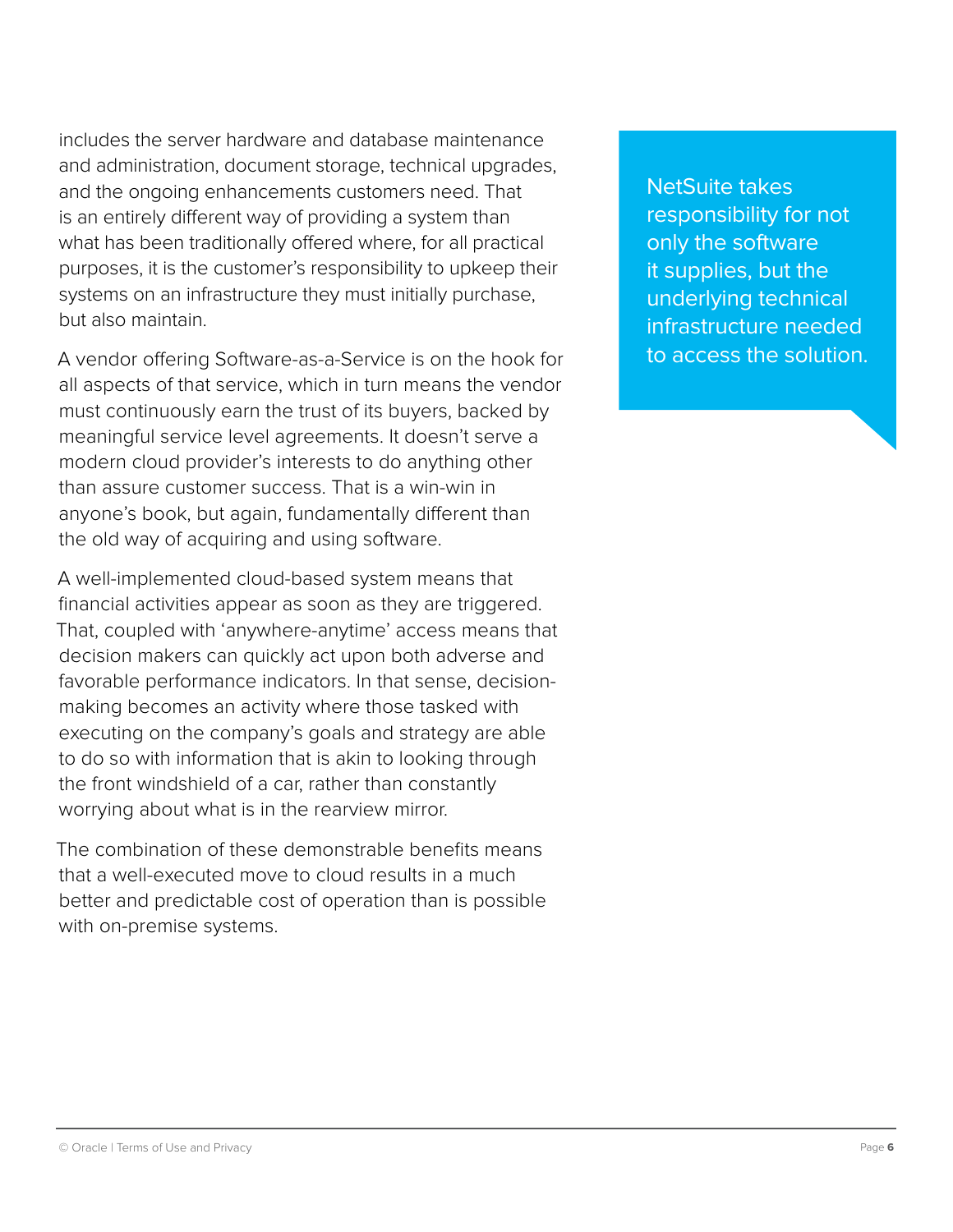### LEADING DISTRIBUTORS HAVE MADE THE SWITCH TO NETSUITE— WILL YOU?

Leading distribution companies are making the move from QuickBooks and Fishbowl to NetSuite and are seeing demonstrable benefits as a result.

For example, Colorado B2B distributor Becker Safety and Supply started to grow rapidly amid a boom in the oil and gas industry in the western U.S. With the increased demand for gas monitors, tools, absorbents and personal protective equipment, Becker suffered persistent data mismatches and downtime with its QuickBooks, Fishbowl and Infusionsoft CRM systems. Becker needed to upgrade to streamline operations and grow into new markets and channels.

With NetSuite as a unified, real-time system of record for financials, inventory management, order processing, CRM and ecommerce, Becker has gained critical visibility, reliability and on-demand access to data anywhere, any time—eliminating the inefficiencies of standalone systems, paper-based processes and problematic VPN remote access.

Distribution companies that have made the switch from QuickBooks and Fishbowl to NetSuite include:









#### CUSTOMER SUCCESS

- Becker estimates overall efficiency has soared 75 to 85 percent with NetSuite, while painful hours fixing problems with on-premise software and hardware have ended. Becker can seamlessly manage drop-ship orders across its lineup of 11,000 products. Supplier invoice processing that took hours is now done in 15 minutes.
- With a robust and scalable cloud platform, Becker is expanding into construction, manufacturing and municipal sectors.
- With NetSuite, Becker has greater agility to withstand volatility in its core oil and gas market and grow the business.